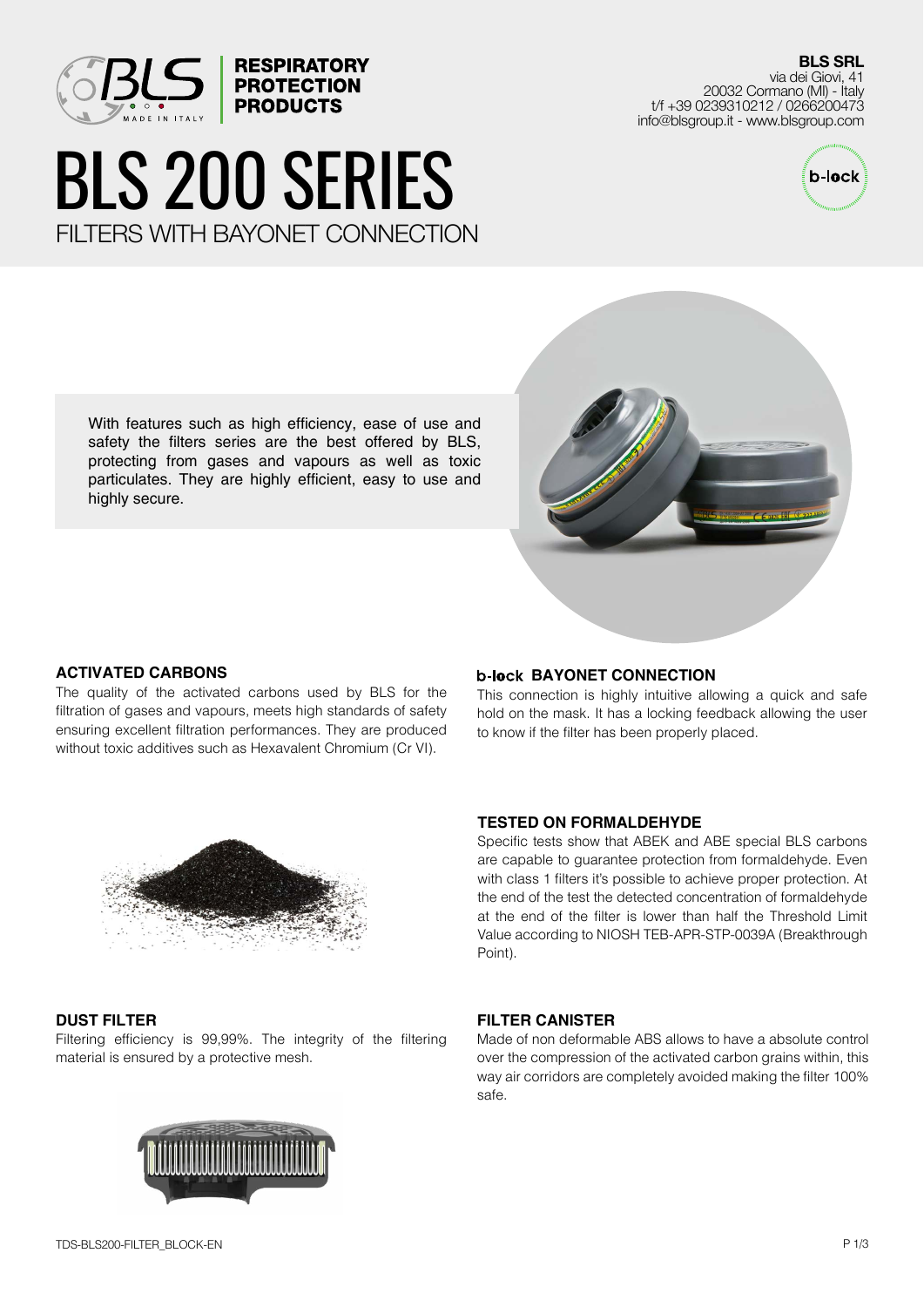

# BLS 200 SERIES FILTERS WITH BAYONET CONNECTION

**RESPIRATORY PROTECTION PRODUCTS** 

**BLS SRL** via dei Giovi, 41 20032 Cormano (MI) - Italy t/f +39 0239310212 / 0266200473 info@blsgroup.it - www.blsgroup.com



# **MATERIALS**

DUST FILTERING MATERIAL Pleated fiber mesh GASES AND VAPOURS FILTERING MATERIAL

FILTER'S CANISTER Acrylonitrile butadiene styrene (ABS) Activated carbons grains

# **STORAGE**

SHELF-LIFE 5 years TEMPERATURE -10°C/+50°C RELATIVE HUMIDITY 80% max

## **TECHNICAL DATA**

| <b>MODEL</b>   | <b>PROTECTION</b> | <b>TYPE</b>   | TESTED on<br><b>FORMALDEHYDE</b> | <b>TESTED on</b><br><b>FLUORIDRIC ACID</b> | NPF (half masks) | <b>NPF</b><br>(full face masks) | CONNECTION       |
|----------------|-------------------|---------------|----------------------------------|--------------------------------------------|------------------|---------------------------------|------------------|
| <b>BLS 202</b> | P <sub>3</sub> R  | Dust          |                                  |                                            | 48*TLV           | 1000*TLV                        | Bayonet (b-lock) |
| <b>BLS 211</b> | A <sub>2</sub>    | Gases&vapours | $\overline{a}$                   |                                            | 50*TLV           | 2000*TLV                        | Bayonet (b-lock) |
| <b>BLS 212</b> | AX                | Gases&vapours |                                  |                                            | $50*TLV$         | 2000*TLV                        | Bayonet (b-lock) |
| <b>BLS 213</b> | ABE1              | Gases&vapours |                                  |                                            | 50*TLV           | 2000*TLV                        | Bayonet (b-lock) |
| <b>BLS 214</b> | ABEK1             | Gases&vapours | $\equiv$                         |                                            | $50*TLV$         | 2000*TLV                        | Bayonet (b-lock) |
| <b>BLS 221</b> | A2P3 R            | Combined      |                                  |                                            | 48*TLV           | 1000*TLV                        | Bayonet (b-lock) |
| <b>BLS 222</b> | ABEK1P3 R         | Combined      | $\qquad \qquad -$                | $\checkmark$                               | 48*TLV           | 1000*TLV                        | Bayonet (b-lock) |
| <b>BLS 225</b> | AXP3 NR           | Combined      |                                  |                                            | 48*TLV           | 1000*TLV                        | Bayonet (b-lock) |
| <b>BLS 226</b> | ABE1P3R           | Combined      |                                  |                                            | 48*TLV           | 1000*TLV                        | Bayonet (b-lock) |
| <b>BLS 242</b> | ABE2              | Gases&vapours | $\checkmark$                     |                                            | 50*TLV           | 2000*TLV                        | Bayonet (b-lock) |
| <b>BLS 243</b> | ABEK <sub>2</sub> | Gases&vapours | $\checkmark$                     |                                            | $50*TLV$         | 2000*TLV                        | Bayonet (b-lock) |
| <b>BLS 244</b> | K <sub>2</sub>    | Gases&vapours |                                  |                                            | 50*TLV           | 2000*TLV                        | Bayonet (b-lock) |
| BLS 253*       | ABE2P3 R          | Combined      | $\overline{\phantom{m}}$         |                                            | 48*TLV           | 1000*TLV                        | Bayonet (b-lock) |
| BLS 254*       | ABEK2P3 R         | Combined      |                                  |                                            | 48*TLV           | 1000*TLV                        | Bayonet (b-lock) |

(TLV) Threshold Limit Value (NPF) Nominal Protection Factor

\* this filters cannot be used with half masks because their weight combined is more than 300g<br>A = Organic gases and vapours AX = Organic gases and vapours (Boiling point <65 ° C) B = Inorganic gases and vapours<br>E = A

## **CERTIFICATION**

BLS filters are:

• Certified according to European Regulation 2016/425 (Personal Protective Equipments)

• Certified as PPE of III category, in presumption of conformity to harmonized standard EN 143:2000 + A1:2006 and EN 14387:2004 + A1:2008

• Certified and controlled according to Annex D by Italcert S.r.l. (Notified Body n°0426)

• CE marked

BLS management system is ISO 9001 certified